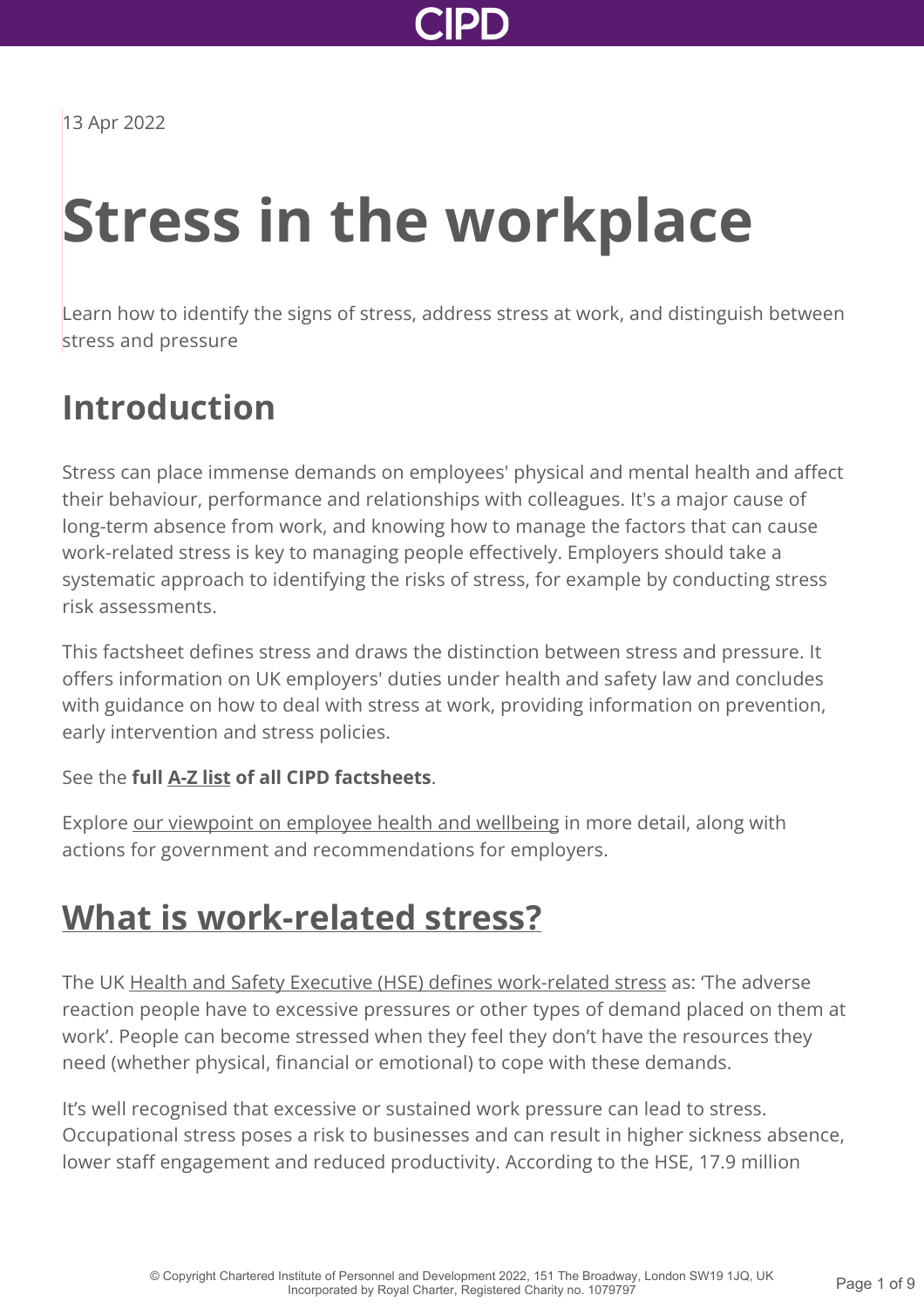

working days were lost to stress, anxiety or depression in 2019/20.

If people feel under too much stress and for too long, mental and physical illness may develop. [Acas' advice](https://webarchive.nationalarchives.gov.uk/20210104113357/https://archive.acas.org.uk/index.aspx?articleid=6062) says 'Stress can affect people mentally in the form of anxiety and depression, and physically in the form of heart disease, back pain and alcohol and drug dependency'. Find out more about [workplace mental health.](http://www.cipd.co.uk/knowledge/culture/well-being/mental-health-factsheet/)

Our 2022 [Health and wellbeing at work survey report](http://www.cipd.co.uk/knowledge/culture/well-being/health-well-being-work/), in partnership with Simplyhealth, shows that stress continues to be one of the main causes of short and long-term absence. Overall, nearly four-fifths (79%) of respondents report some stress-related absence in their organisation over the last year, and this figure rises to 90% of large organisations (with more than 250 employees). Positively, more employers are recognising stress as an issue, and taking steps to tackle stress within their organisations. However, just over half (52%) of respondents in organisations that are taking steps to tackle stress believe that their organisation is effective at managing work-related stress

Employee assistance programmes, flexible working options/improved work-life balance and staff surveys or focus groups to identify causes remain the most common methods used to identify and reduce stress.

Many workplace initiatives can help people to manage stress, whatever the cause. Stress in an employee's personal life, for example due to financial worries, or loss of a loved one, can understandably cause stress and influence performance at work because people don't necessarily leave their worries at home. This means employers and managers should treat people as individuals and help them to balance their work and personal responsibilities. Our 2021 [Employee resilience evidence review](http://www.cipd.co.uk/knowledge/culture/well-being/evidence-resilience/) shows that key factors such as supportive co-workers and managers can help to protect people's resilience.

#### **Pressure and stress**

There is sometimes confusion between the terms 'pressure' and 'stress'. It's healthy and essential that people experience challenges within their lives that cause levels of pressure, for example the need to make decisions quickly when faced with a dangerous situation. And up to a certain point, an increase in pressure can improve performance, such as feeling motivated to meet a deadline. However, if pressure becomes excessive, and/or continues for an extended period of time, it can become harmful to health. It's also important to remember that every individual is different and their experience of pressure, and when that can tip into stress, will vary.

Our 2022 Health and wellbeing at work survey shows the main causes of employee stress include: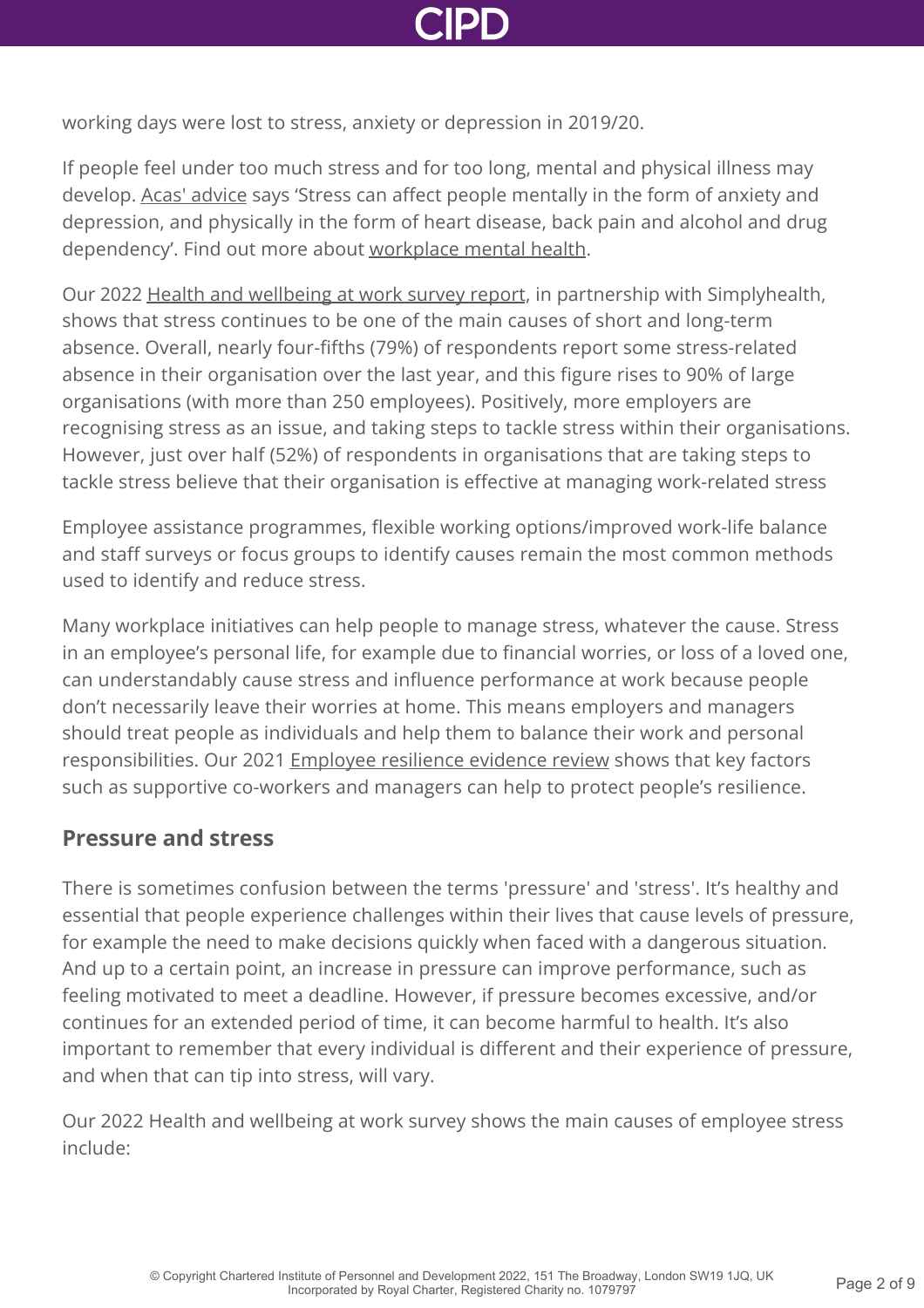

- Workloads/volume of work.
- Non-work factors relationship or family issues.
- Management style.
- Non-work factors personal illness or health issues.
- COVID-related anxiety, for example fear of contagion in the workplace/commute.
- New work-related demands or challenges due to homeworking as a result of COVID-19.
- Poor work-life balance due to homeworking as a result of COVID-19.

# **[Stress in the time of coronavirus](http://www.cipd.co.uk/knowledge/culture/well-being/stress-factsheet?pdf=true#)**

The COVID-19 pandemic has raised serious concerns about people's mental, as well as physical, health, and these won't necessarily abate for everyone as we hopefully emerge from the pandemic. Many people have been suddenly shifted to new ways of working, such as full-time homeworking, that can increase demands but decrease the level of control people feel they have: this can be a recipe for increased stress. Our 2022 Health [and wellbeing at work survey findings clearly show the impact of new stressors on peop](http://www.cipd.co.uk/knowledge/culture/well-being/health-well-being-work/)le because of the pandemic. These concerns are a severe test of people's resilience, and employers need to be aware of the personal, as well as work, pressures on people.

Employers should ensure they have an effective framework in place to detect signs of distress and/or stress and support people's mental health. They need to ensure line managers in particular have the knowledge and confidence to spot the early warning of signs of stress, such as changes in behaviour and/or performance levels. They need to have sensitive conversations with individuals and signpost to help where needed. All employees should be encouraged to have a good self-care routine including a healthy approach to diet, relaxation and sleep which can help to reduce stress levels.

Our guide [Coronavirus \(COVID-19\): Mental health support for employees](http://www.cipd.co.uk/knowledge/culture/well-being/supporting-mental-health-workplace-return/) provides advice for employers. CIPD members can also use our [Wellbeing helpline and resources.](http://www.cipd.co.uk/membership/benefits/wellbeing-helpline-services/) There's more on what employers should be doing in our [Responding to the coronavirus hub.](http://www.cipd.co.uk/knowledge/coronavirus/)

# **[Signs of stress](http://www.cipd.co.uk/knowledge/culture/well-being/stress-factsheet?pdf=true#)**

Signs that indicate employees may be suffering from excessive pressure or stress could be changes in behaviour or performance. The kinds of change that may occur are listed below, but the important point to remember is being alert to any uncharacteristic behaviour in employees whilst not making judgements. It's important to have an empathetic conversation with someone if you are concerned as a manager.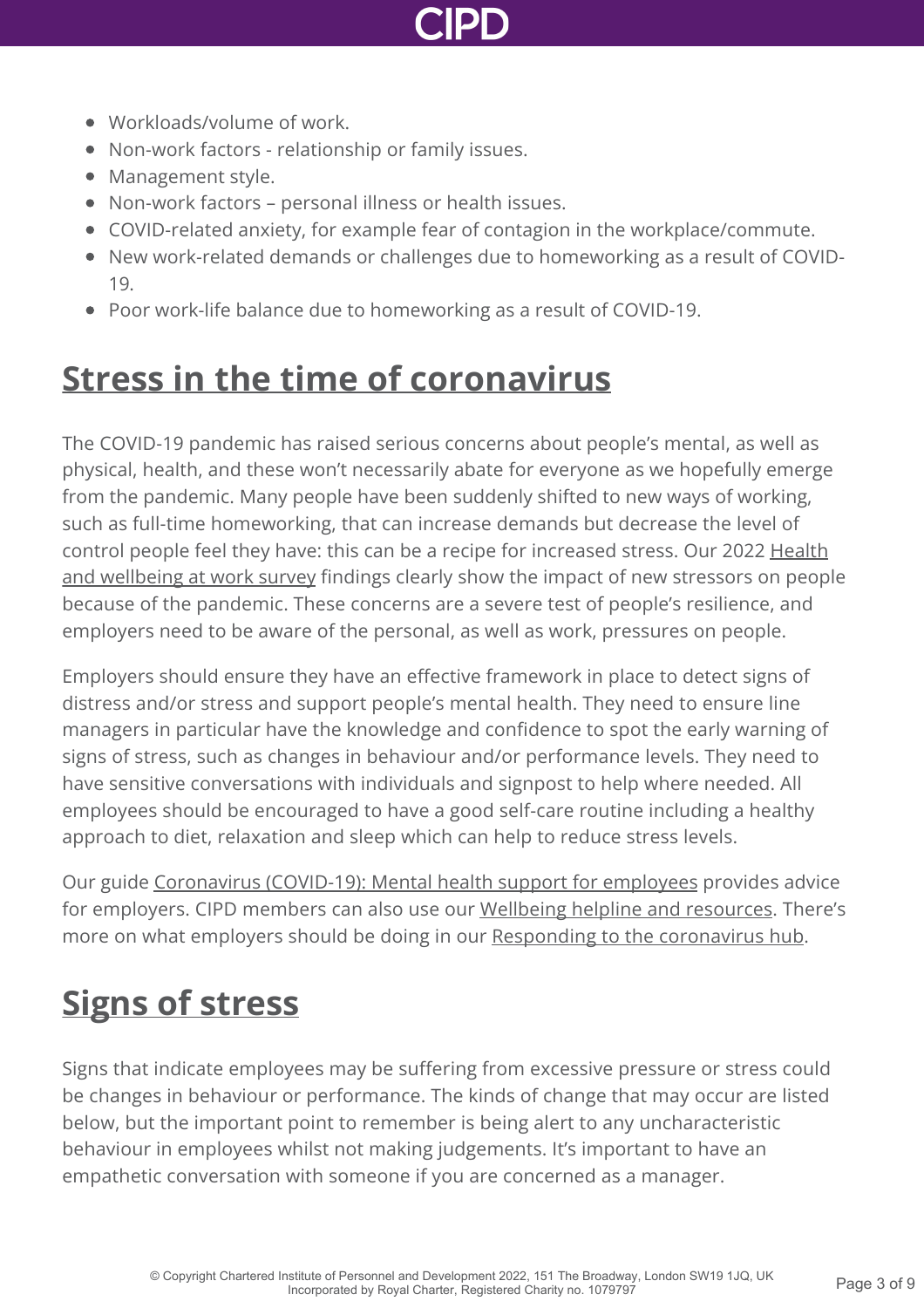

#### **Work performance**

- Declining/inconsistent performance.
- **Uncharacteristic errors.**
- Loss of motivation/commitment.
- Lapses in memory.
- Increased time at work.
- Lack of holiday planning/usage.

#### **Conflict and emotional signs**

- Crying.
- Arguments.
- Undue sensitivity.
- Irritability/moodiness.
- Over-reaction to problems.
- Personality clashes.

#### **Withdrawal**

- Arriving late to work.
- Leaving early.
- Absenteeism.
- Reduced social contacts.

#### **Aggressive behaviour**

- Malicious gossip.
- Criticism of others.
- Bullying or harassment.
- Temper outbursts.

#### **Other behaviours**

- Difficulty relaxing.
- Increased consumption of alcohol.
- Increased smoking.
- Lack of interest in appearance/hygiene.
- Accidents at home or work.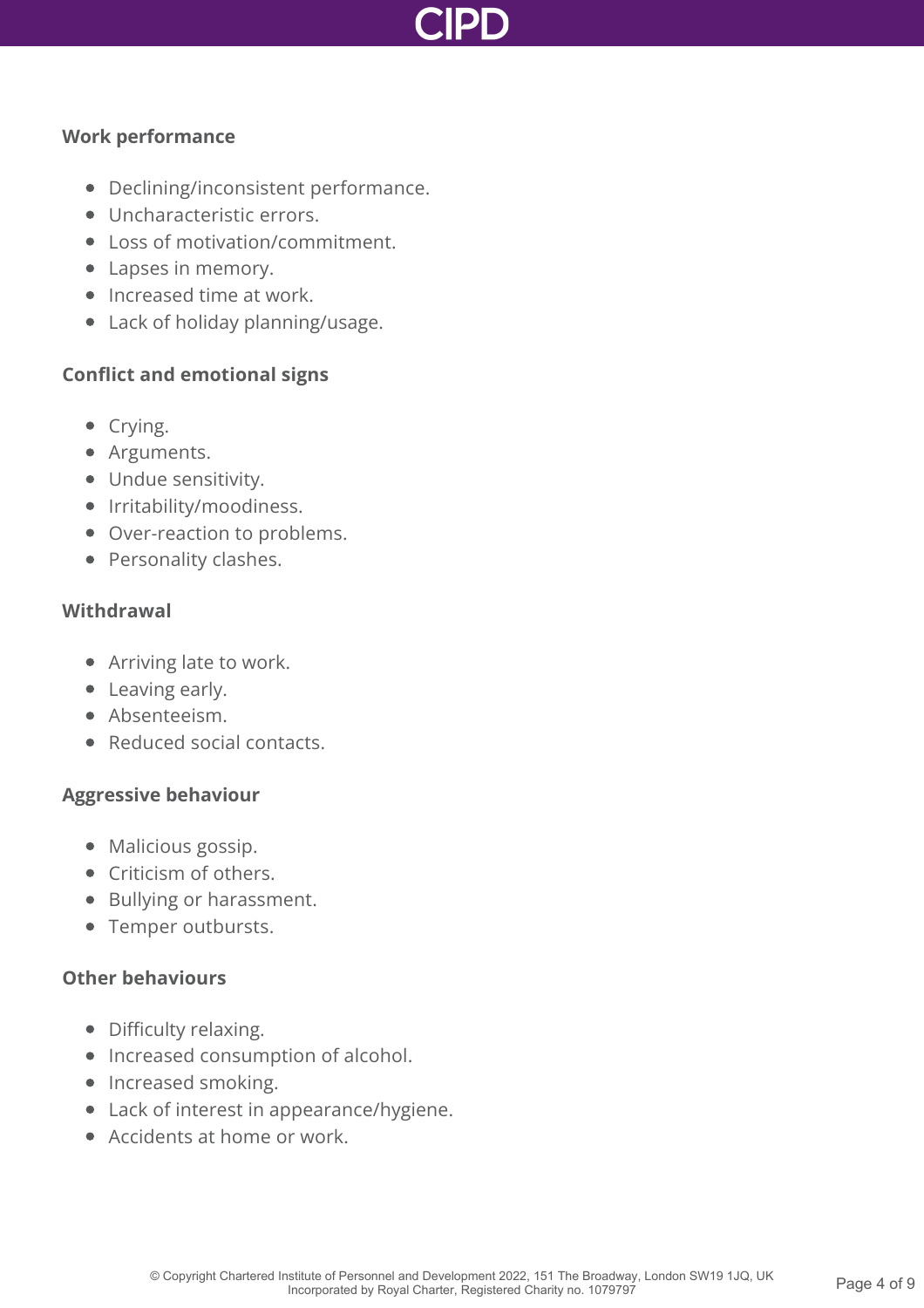

#### **Physical signs**

- Nervous stumbling speech.
- Sweating.
- Tiredness/lethargy.
- Upset stomach/flatulence.
- Tension headaches.
- Rapid weight gain or loss.

# **[The UK legal position](http://www.cipd.co.uk/knowledge/culture/well-being/stress-factsheet?pdf=true#)**

Under UK health and safety legislation and common law, employers have a duty to take care of employees. This includes a responsibility to protect employees from stress at work by doing a risk assessment and acting on it.

There is no one statute specifically covering the issue of workplace stress: a number of laws are relevant, and much of the law governing stress has evolved from case law rather than legislation. It's important for employers to keep up to date with the implications of recent cases as the law in this area is continually evolving. CIPD members find out more in our [Stress law Q&As.](http://www.cipd.co.uk/knowledge/fundamentals/emp-law/health-safety/stress-questions/)

# **[Dealing with stress at work](http://www.cipd.co.uk/knowledge/culture/well-being/stress-factsheet?pdf=true#)**

Ideally employers should approach stress management proactively, focusing on prevention and early intervention, and not just responding when a problem becomes significant or when someone goes on sick leave.

### **Developing an organisational framework**

The [Mental Health at Work Commitment](https://www.mentalhealthatwork.org.uk/commitment/) is a simple framework for organisations to implement. Based on the *Thriving at work* review, it has six standards which provide a roadmap to achieving better mental health outcomes for employees:

- Prioritise mental health in the workplace by developing and delivering a systematic programme of activity.
- Proactively ensure work design and organisational culture drive positive mental health outcomes.
- Promote an open culture around mental health.
- Increase organisational confidence and capability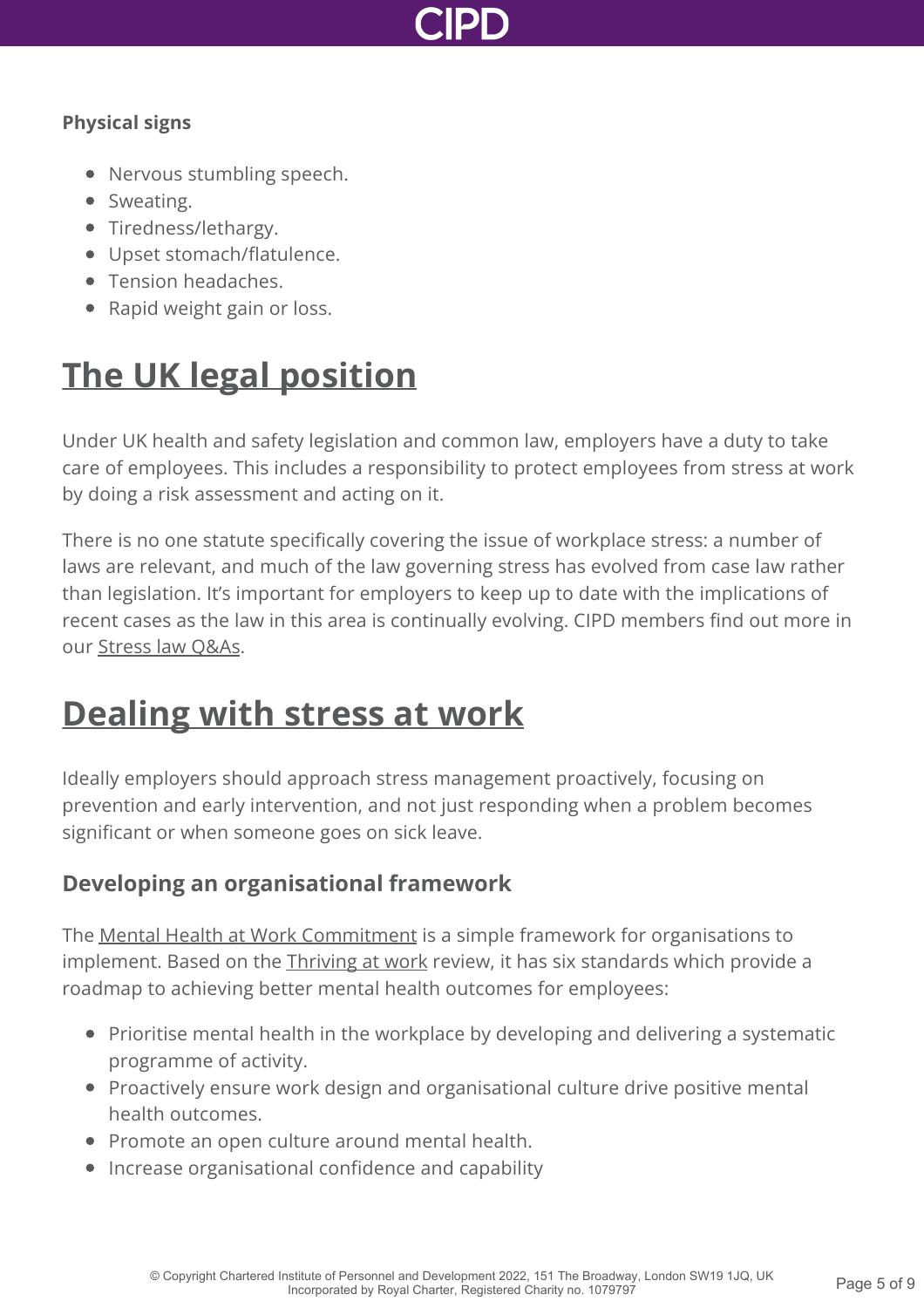

- Provide mental health tools and support.
- Increase transparency and accountability through internal and external reporting.

See the CIPD's [hub page](http://www.cipd.co.uk/knowledge/culture/well-being/mental-health-at-work-commitment/) of resources to help HR professionals implement the Mental Health at Work Commitment.

The UK Health and Safety Executive (HSE)'s [Management Standards](http://www.hse.gov.uk/stress/standards/index.htm) provide guidance for employers on how to identify and manage the causes of work-related stress. The HSE lists [six main areas](http://www.hse.gov.uk/stress/causes.htm) of work design which can affect stress levels, which need to be managed properly:

- **Demands**: for example, workload and the working environment.
- **Control**: for example. how much say someone has over their job.
- **Support**: for example, level of supervision and resources available to do the job.
- **Relationships**: for example. promoting positive working to help prevent conflict.
- **Role**: for example, making sure people understand their role and how it fits in the organisation.
- **Change**: for example, how [organisational change](http://www.cipd.co.uk/knowledge/strategy/change/management-factsheet/) is managed and communicated.

There are several approaches organisations can take to address stress at work. The 2022 Health and wellbeing at work survey report identifies the most common methods used to identify and reduce stress in the workplace:

- Employee assistance programme.
- Flexible working options/improved work–life balance.
- Staff surveys and/or focus groups to identify causes.
- Risk assessments/stress audits.
- Training for line managers to manage stress.
- Training aimed at building personal resilience (such as coping techniques, mindfulness).
- Involvement of occupational health specialists.
- Stress management training for the whole workforce.
- Written stress policy/guidance.

### **Prevention**

Organisations should focus their efforts on identifying the main risks of stress to people and implementing measures to reduce or eradicate them.

To help prevent workplace stress:

• Carry out a [stress risk assessment](https://www.hse.gov.uk/stress/risk-assessment.htm), and then allocate resources to reduce or eliminate the sources of stress.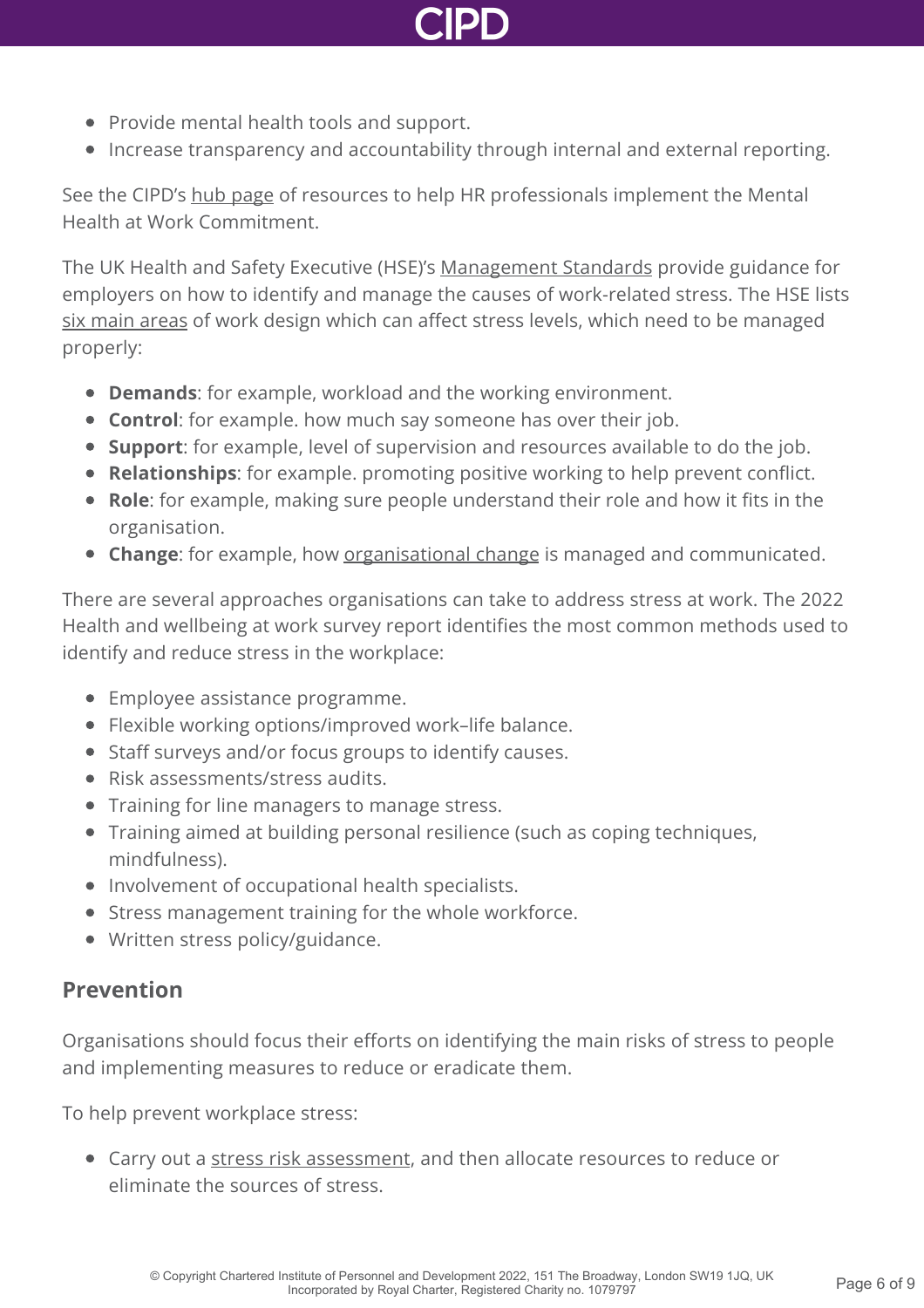

- Give people adequate training and support to do their jobs well.
- Increase support for staff during periods of change and uncertainty.
- Train line managers to identify potential causes of stress in their teams and manage people, and workloads, effectively.
- Increase support for staff during periods of change and uncertainty, particularly important during the ongoing uncertainty caused by the pandemic.

### **Early intervention**

Spotting and addressing early signs of an issue can prevent it escalating. If employees raise an issue and managers are confident and capable of taking action, then early intervention is preferable.

The HSE has produced the [Talking Toolkit](http://www.hse.gov.uk/gohomehealthy/stress.htm) to help managers start a conversation with their employees in identifying stressors (risks) to help manage and prevent work-related stress.

Employers should invest in:

- Developing a supportive work culture to encourage staff to discuss and seek support when experiencing stress.
- Providing, and signposting to, sources of support, for example a counselling service, employee assistance programme and charities.
- Developing the people management skills and confidence of managers so they can have sensitive conversations with staff.

### **The role of line managers**

Although line managers should hopefully be able to spot the early signs of stress in their team members, employers should ensure that line managers are supported, and have the resources and skills to look after people's wellbeing.

While employers increasingly expect line managers to look after people's health and wellbeing, often employers don't provide the necessary training and support. For example, our 2022 [Health and wellbeing at work survey report](http://www.cipd.co.uk/knowledge/culture/well-being/health-well-being-work/) found that 56% of organisations train managers to manage stress.

A line manager is in the best place to understand the demands on a team member, as well as their personal needs and circumstances; they are therefore in a unique position to identify and deal with potential triggers for stress. They are also very likely to be the first port of call if a team member is feeling stressed and needs support. Our guidance for [managers on preventing and reducing stress at work outlines the key steps they shou](http://www.cipd.co.uk/knowledge/culture/well-being/managing-stress-at-work/)ld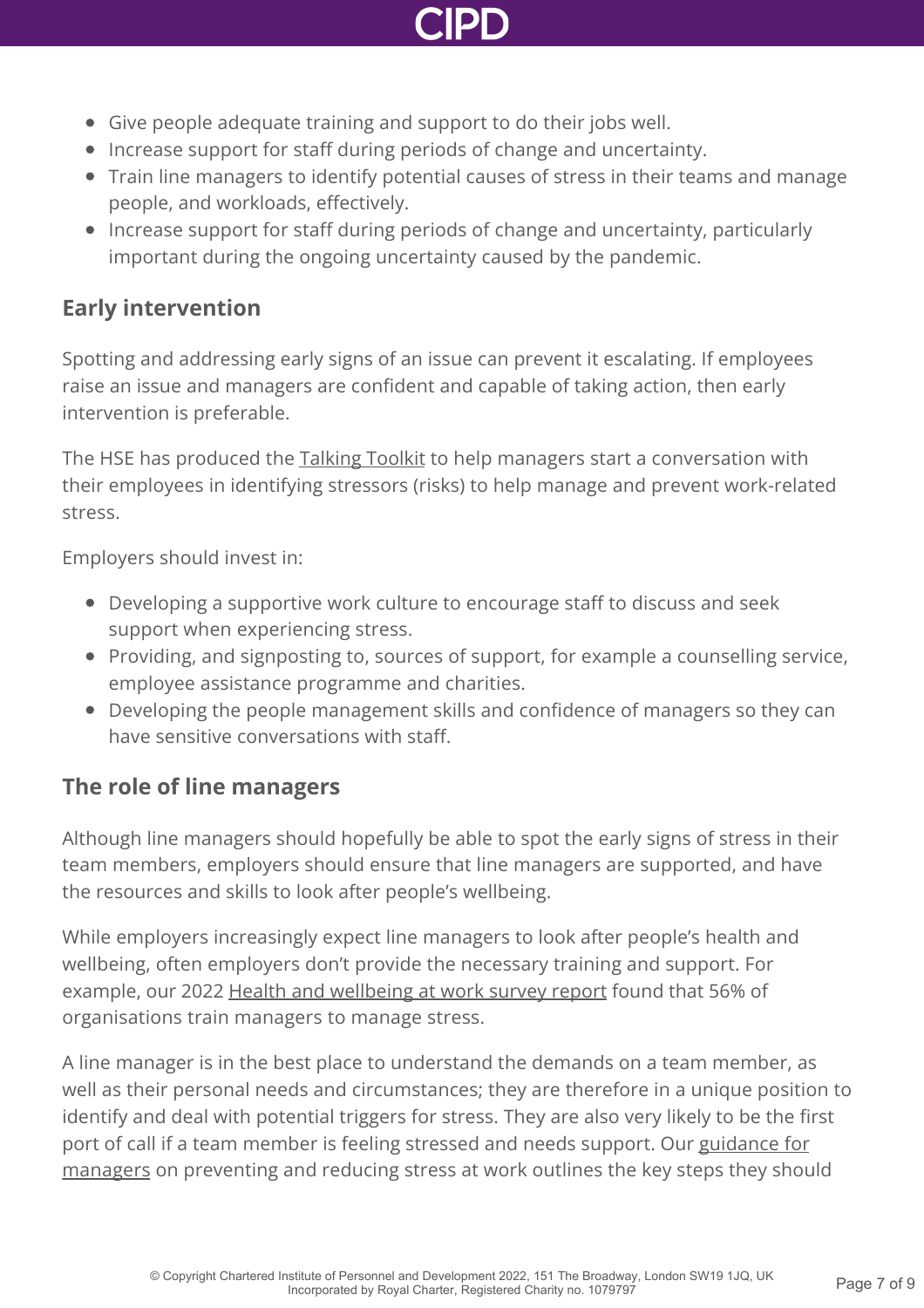

take:

- Get to know your team better.
- Lead by example to promote healthy working habits.
- Review workloads, duties and responsibilities.
- Reflect on your own management style.
- Identify potential conflict and people issues and handle them early
- Discourage 'presenteeism' in your team.
- Manage the mental health of your team while remote working.

Our practical [line manager support materials](http://www.cipd.co.uk/knowledge/fundamentals/people/line-manager/) are built on research showing the behaviours managers need to exhibit to engage staff and promote positive wellbeing. They will help managers to explore and develop their own management behaviours.

# **[Useful contacts and further reading](http://www.cipd.co.uk/knowledge/culture/well-being/stress-factsheet?pdf=true#)**

### **Contacts**

[Acas - Dealing with stress at work](http://www.acas.org.uk/index.aspx?articleid=6062)

[Health and Safety Executive \(HSE\) - work-related stress](http://www.hse.gov.uk/stress/index.htm)

[GOV.UK - Employing disabled people and people with health conditions](https://www.gov.uk/government/publications/employing-disabled-people-and-people-with-health-conditions/employing-disabled-people-and-people-with-health-conditions)

[GOV.UK - Expenses and benefits: counselling for employees](https://www.gov.uk/expenses-and-benefits-counselling)

[International Stress Management Association](http://www.isma.org.uk/)

[The British Association for Counselling and Psychotherapy](http://www.bacp.co.uk)

### **Books and reports**

BARNETT, D. (2019) Preventing & defending employee stress claims. (Employment Law Library 3). London: Nielsen.

CLARIDGE, B. and COOPER, C. (2014) Stress in the spotlight: managing and coping with stress in the workplace. Basingstoke: Palgrave Macmillan.

COOPER, C. and HESKETH, I. (2019) Wellbeing at work: how to design, implement and evaluate an effective strategy. London: CIPD and Kogan Page.

HARVARD BUSINESS REVIEW. (2014) HBR guide to managing stress at work: renew your energy, lighten the load, strike a better balance. Boston, MA: Harvard Business Review